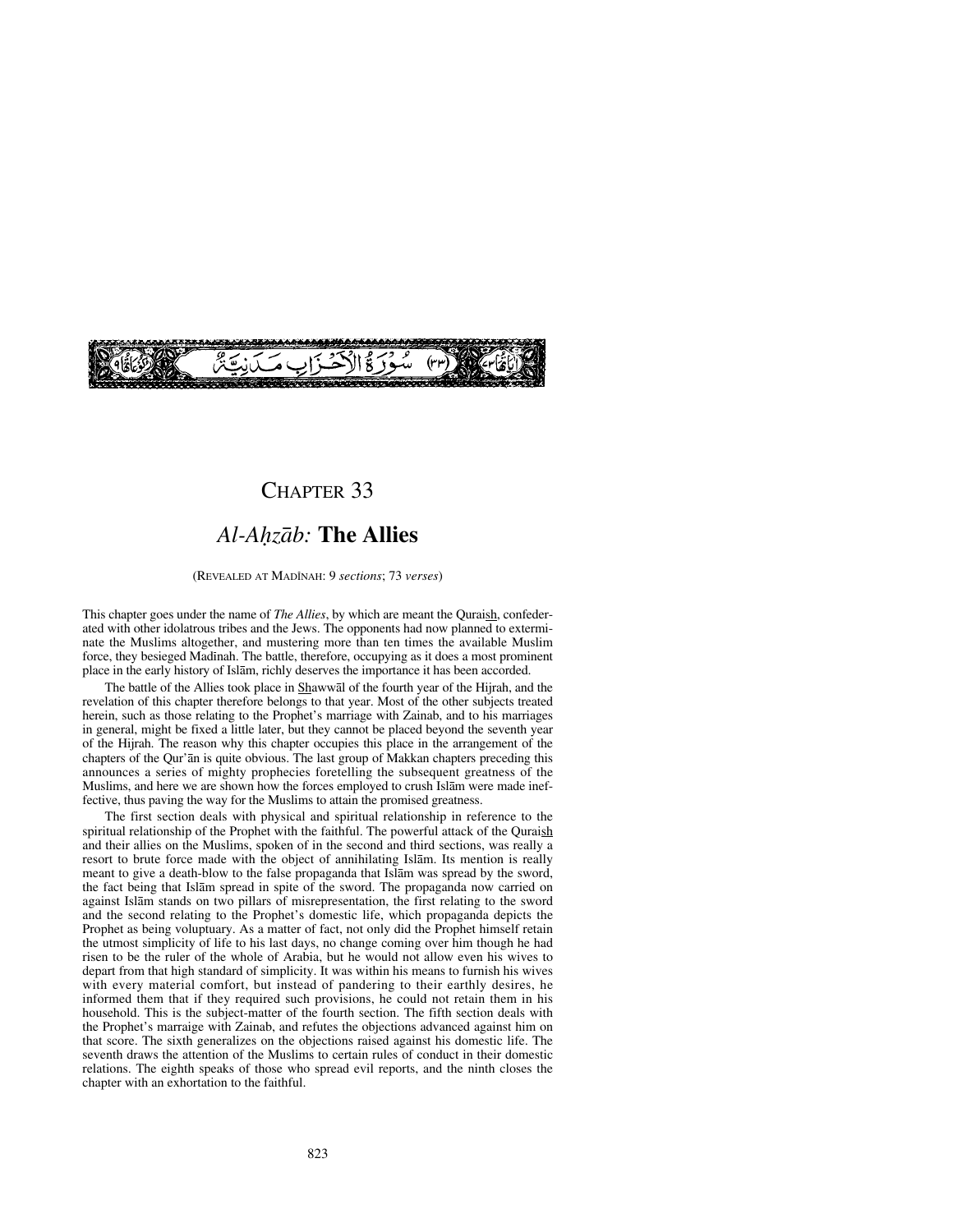### SECTION 1: **Spiritual and Physical Relationship**

In the name of Allåh, the Beneficent, the Merciful.

**1** O Prophet, keep thy duty to Allåh and obey not the disbelievers and the hypocrites.*<sup>a</sup>* Surely Allåh is ever Knowing, Wise;

**2** And follow that which is revealed to thee from thy Lord. Surely Allåh is ever Aware of what you do;

**3** And trust in Allåh. And Allåh is enough as having charge (of affairs).

**4** Allåh has not made for any man two hearts within him;*<sup>a</sup>* nor has He made your wives whom you desert by Zihār, your mothers, nor has He made those whom you assert (to be your sons) your sons. These are the words of your mouths. And Allåh speaks the truth and He shows the way.*<sup>b</sup>*

بِسُجِ اللهِ الرَّحُمْنِ الرَّحِيْمِِ يَأَيَّهُاَ النَّبِيُّ الَّتِّي اللَّهَ وَلَا تُطِعِ الْكَفِرِيُّ وَالْمُنْفِقِينَ إِنَّ اللَّهَ كَانَ عَلِيْمَا حَكِيْمًا وَّاتَّبِعُ مَا يُرْحَى إِلَيْكَ مِنْ تَرتِكَ \* اِنَّ اللَّهَ كَانَ بِمَا تَعْمَلُوْنَ خَبِيْرًاهُ وَّتَوَكَّلْ عَلَى اللَّهِ ۚ وَكَفَى بِاللَّهِ وَكِيَبِلَآنَ مَاجَعَلَ اللَّهُ لِرَجُلٍ مِّنْ تَلْبَيْنِ فِي جَوْفِهُ تَوَمَا جَعَلَ أَيْرَوْاجَڪُمُّ الْآهِ جِ تُظْهِدُونَ مِنْهُنَّ أُمَّهْتِكُمْ وَمَاجَعَلَ آدْعِيَآءَكُمْ آيْنَآءَكُمْ لَمْلَكُمْ قَوْلُكُمْ أَ بِٱفْوَاهِكُمْ ۖ وَ اللَّهُ يَغْوُلُ الْعَقِّ وَهُوَ

يَهْدِى السَّبِيْلَ ۞

4*a.* This passage does not relate to what follows but sums up what is said in the previous verse. The Prophet is there told not to be compliant to the disbelievers and the hypocrites, but to trust in Allåh alone, because the same heart cannot simultaneously entertain love for Allåh and love for His enemies.

4*b.* This passage abolishes two customs of the days of ignorance. The first of these is what is called *zihār* or *muzāhirah*. The word is derived from *zahr*, meaning *back*, and *˚ihår* consisted in a man saying to his wife *thou art to me as the back of my mother* (LL). No sooner were the words pronounced than the relation between husband and wife ended as by a divorce, but the woman was not at liberty to leave the husband's house and marry elsewhere. She remained in the same house, as a deserted wife. The other custom was that of regarding the adopted son as if he were a real son. This passage abolishes both customs on the same ground; a wife cannot be a real mother, nor a stranger a real son.

The subject of *zihār* is fully discussed in the first section of the 58th chapter.

<sup>1</sup>*a.* The chapter was revealed at a time when the powerful and combined forces of the Arabian tribes threatened Madinah from without and the hypocrites and the Jews assisted them from within to crush the Muslims. It was necessary at such a critical time that the Muslims, who are really addressed here through the Prophet, should not in any way be compliant to their deadly enemies. Or, the meaning is that the Holy Prophet should not be troubled by his critics, for their object was only to carp, and one course of action was as well calculated to give them occasion for carping as another.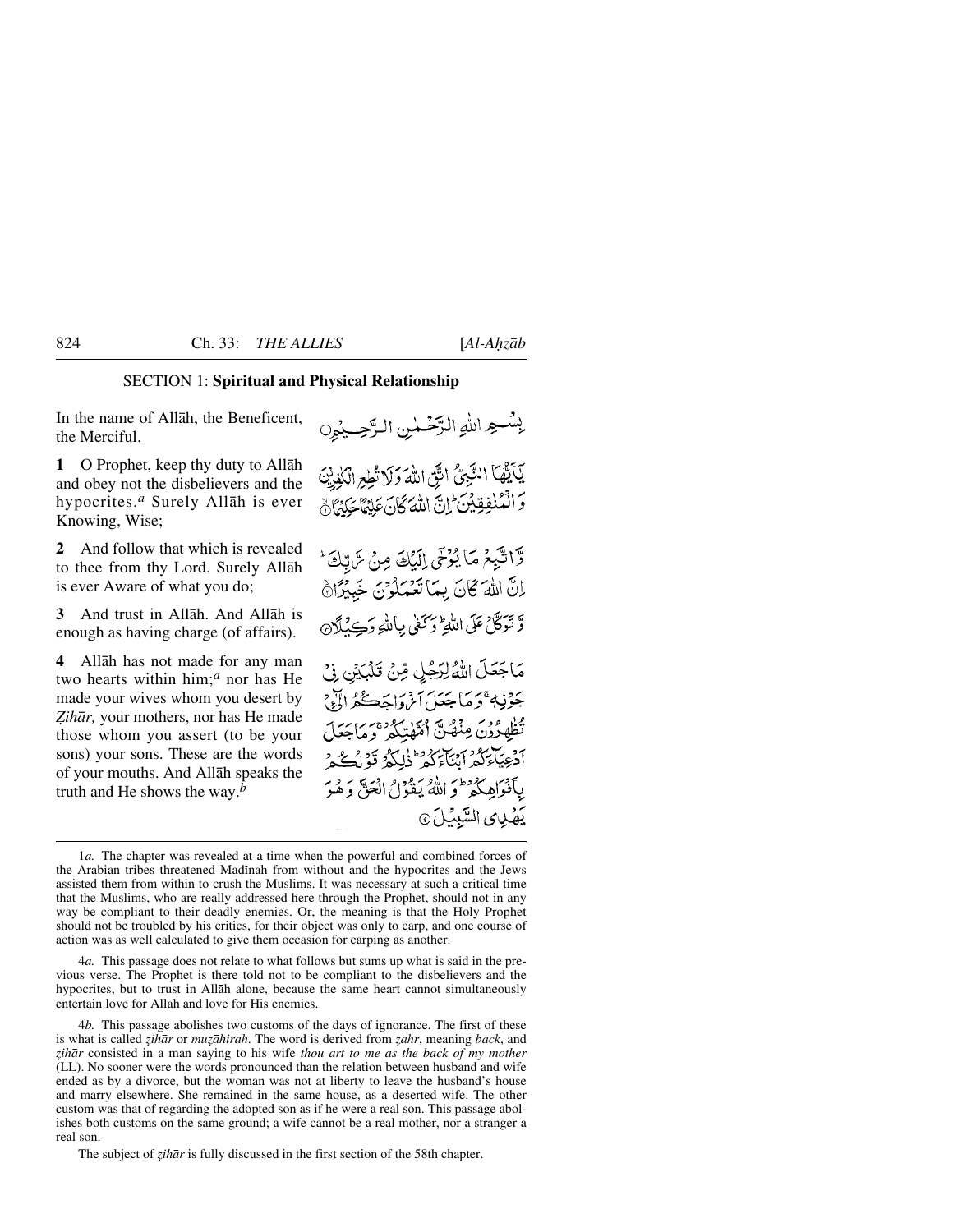**5** Call them by (the names of) their fathers; this is more equitable with Allåh; but if you know not their fathers, then they are your brethren in faith and your friends. And there is no blame on you in that wherein you make a mistake, but (you are answerable for) that which your hearts purpose. And Allåh is ever Forgiving, Merciful.

**6** The Prophet is closer to the faithful than their own selves, and his wives are (as) their mothers.*<sup>a</sup>* And the possessors of relationship are closer one to another in the ordinance of Allåh than (other) believers, and those who fled (their homes), except that you do some good to your friends.*<sup>b</sup>* This is written in the Book.

**7** And when We took a covenant from the prophets and from thee, and from Noah and Abraham and Moses and Jesus, son of Mary, and We took from them a solemn covenant,*<sup>a</sup>*

ودوده ولايآبهغ هؤاتسكا عِنْدَ اللهِ ۚ فَإِنَّ لَّهُ تَعْلَمُوۡٓا أَيَآءُ قَوْلَوۡنَ فَرَاحُونَ في الدِّيْنِ وَ مَوَا مِيَ كَيْرَا مِنْهَا آخَطَأَتُهُ بِهِ تعدّن فكدُنُّ و و سَيَانَ اللَّهُ <u>غَفُوسً</u>ا رَّجِيُّعًا۞

اَلتَّبِيُّ اَوْلَى بِالْمُؤْمِنِيْنِ مِنْ أَنْفُسِهِمْ ويق الجيئة القديم ودملس وكواالأثر بجام برو و د د اردن بېځض د <sup>م</sup>ې په مِنَ الْمُؤْمِنِينَ وَالْمُهْجِرِيْنَ الْآ تَفْعَلُوْٓ إِلَى آَوَلِيْكِكُمْ مَّعْرُوْقَا ۚ كَانَ ذٰلِكَ فِي الْكِتْنِبِ مَسْطُوْتِرَا۞ وَ إِذْ آخَذْنَا مِنَ النَّبِيِّنَ مِيْتَأَقَصُّهِ دَ مِنْكَ دَمِنْ تَّدُّجِ دَّ إِبْرٰهِ بِمَرْدَ وَ عِيْبَهَىٰ ابْنِي مَيْرِيَّةِ مِنْ تَجِدَّثَنَا مِ مِّنْتَاتًا غَلْنُظَّارُهُ

7*a.* The covenant referred to here is generally supposed to be in relation to the delivery of the message with which the prophets are entrusted. But see 3:81, where the making of a covenant with the prophets is spoken of, and that covenant is, with regard to the advent of the Holy Prophet, referred to in Acts 3:21 and elsewhere; for a full discussion on which see 3:81*a*. The covenant spoken of as having been made with the Holy Prophet evidently refers to the Prophet's verifying all previous revelation. Noah, Abraham, Moses and Jesus are specially mentioned by name on account of their importance.

<sup>6</sup>*a.* The Prophet was indeed much more than a father to the believers. He had raised them to the dignity of manhood from a state of savagery, consequently the tie of love which united them to him was stronger than the ordinary ties of love and friendship. The statement that his wives are their mothers has reference to the spiritual relationship, because they were helpful in bringing up the faithful spiritually; see 33*a* and 34*a*.

<sup>6</sup>*b*. When the Muslims first came to Madinah, a brotherhood was established between those who fled and the helpers, one of the former becoming a brother of one of the latter, and each of the two thus united was entitled to a share of inheritance on the death of the other, according to an old Arab custom. The passage abolishes this custom, maintaining only the brotherhood of Islåm in a wider sense, and allowing inheritance only to actual relatives. But a Muslim could assist his brother in Islåm by a gift or by making a will in his favour. This is the significance of the words *except that you do some good to your friends*.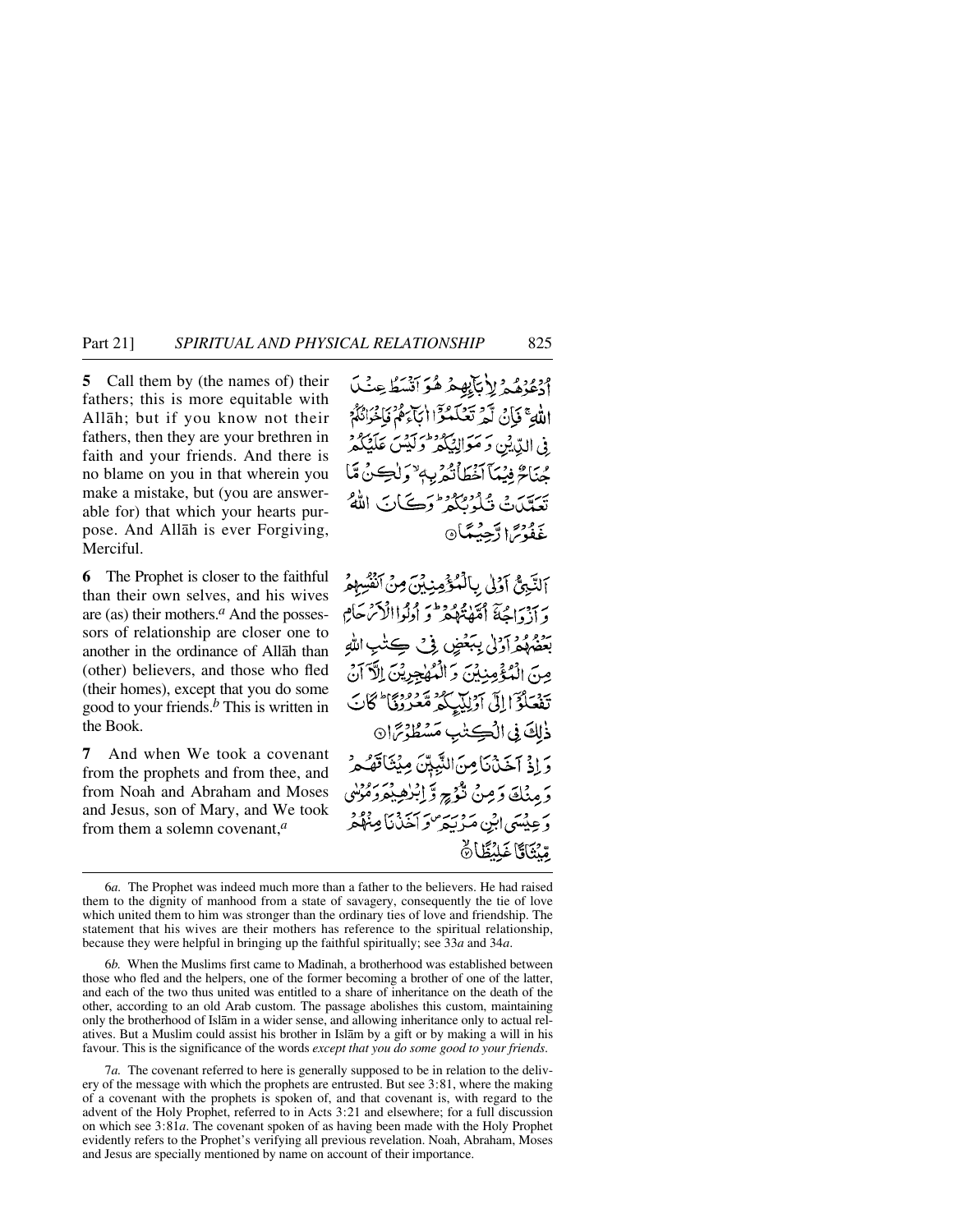**8** That He may question the truthful of their truth, and He has prepared for the disbelievers a painful chastisement.

### SECTION 2: **The Allies' Attack on Madinah**

**9** O you who believe, call to mind the favour of Allåh to you when there came against you hosts,*<sup>a</sup>* so We sent against them a strong wind<sup> $b$ </sup> and hosts that you saw not.*<sup>c</sup>* And Allåh is ever Seer of what you do.

**10** When they came upon you from above you and from below you,*<sup>a</sup>* and when the eyes turned dull and the hearts rose up to the throats, and you began to think diverse thoughts about Allåh.*<sup>b</sup>*

نَأَنَّهَا الَّذِينَ إِمَنُوا إِذْكُرُوْانِغَيَّةَ اللَّهِ بِرَيْهُمْ إِذْ جَابِرُهُ وَ وَوَوْ وَيَ مَ وَسَلْنَا عَلَيْهِمْ رِيْحًا وَّجْنُوْدًا لَّهُ تَرْرُهَـا ۚ رَ كَانَ اللهُ بِمَا تَعْمَلُوْنَ بِصِبْدًا ﴾ اذْ حَآوُدْكُمْ مِّنْ فَوُقِيكُمْ دَمِنْ آمِنْهُ) مِنْكُمْ دَاِذْ زَاغَتِ الْأَبْضَائِ دَيْلَفَتِ الْقُلُوْبُ الْحَيَاجِرَ وَيَظُنُّونَ بِاللَّهِ الظُّنُونَا@

9*b.* The reference is to the great hurricane which caused the enemy to flee. Muir says: "Wearied and damped in spirit, the night set in upon them cold and tempestuous. Wind and rain beat mercilessly on the unprotected camp. The storm rose to a hurricane. Fires were extinguished, tents blown down, cooking-vessels and other equipage overthrown".

9*c.* The hosts which could not be seen were the angelic hosts which disheartened the enemy. The storm alone would not have made an army of 10,000 to flee in such disorder, were it not that they had already been disheartened by the futility of their attacks upon the besieged Muslims. The angelic assistance is promised in 3:125.

10*a*. The Ghatfan pitched on the east side of the town, on the higher part of the valley, and the Quraish on the west side, on the lower part of the valley.

10*b.* Becoming dull of the eyes and the rising of the hearts to the throats indicates the Muslim fear, which was only natural when such a large army was advancing against a mere handful of men. The diverse thoughts signify the fears of the weak-hearted and the hypocrites that Allåh's promise would not prove true and that the enemy would destroy them. As regards the thoughts of the faithful, see v. 22.

لِّيَسْتَلَ الصَّدِيقِيِّنَ عَنْ صِدْرِقِهِ هُرْ ۚ وَ آعَدَّ لِلْكَفِرِيْنَ عَذَابًا ٱلِيُّمَّاَّ هُ

<sup>9</sup>*a.* The events narrated in this section and a part of the following relate to the siege of Madinah by the combined forces of the Quraish and their allies — viz., the Ghatfān, the 'Ashja' and Murrah, the Fazarah, the Sulaim and the Bani Sa'd and Asad, aided by the Jewish tribe of the Bani Nadir and the Bani Quraizah, the latter of whom had made a treaty of alliance with the Muslims — the entire forces numbering from ten to twenty thousand according to different versions, while the Muslims were only about thirteen or fourteen hundred. The Prophet decided to remain within the town and a ditch was dug as a protective measure against the onrush of the powerful force. The battle continued for several days, the enemy eventually taking to flight on a stormy night without being able to inflict any loss upon the Muslims.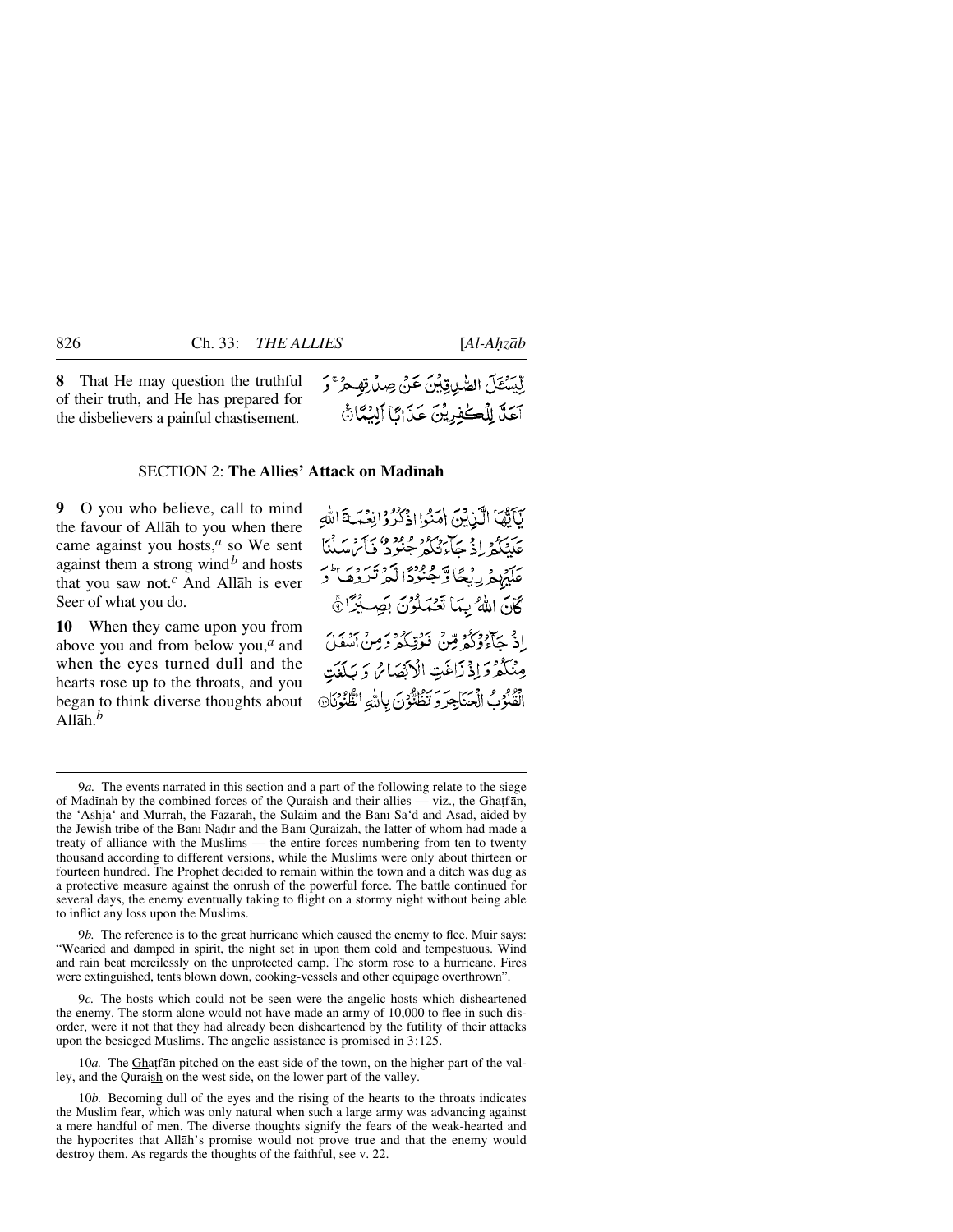**11** There were the believers tried and they were shaken with a severe shaking.

**12** And when the hypocrites and those in whose hearts was a disease began to say: Allåh and His Messenger did not promise us (victory) but only to deceive.*<sup>a</sup>*

**13** And when a party of them said: O people of Yathrib,*<sup>a</sup>* you cannot make a stand, so go back.*<sup>b</sup>* And a party of them asked permission of the Prophet, saying, Our houses are exposed. And they were not exposed. They only desired to run away.

**14** And if an entry were made upon them from the outlying parts of it, then they were asked to wage war (against the Muslims), they would certainly have done it, and they would not have stayed in it but a little while.*<sup>a</sup>*

**15** And they had indeed made a covenant with Allåh before (that) they would not turn (their) backs.

هُنَالِكَ ابْتُلِيَ الْمُؤْمِنُونَ وَيُرْكُونِ ِين**ِ لَزَالَّا** شَيْبِ لِيَكَا وَإِذْ يَقُوْلُ الْمُنْفِقُوْنَ وَالَّيْنِيْنَ فِي قُلْوُبِهِمْ مَّرَضٌ مَّا دَعَدَنَا اللَّهُ وَ سَ مَسْوَلُغَ إِلَّا غُذُوْسًا۞ رَادْ قَالَتْ طَآبِفَةٌ مِّنْهُمُ يَأْمَلَ بَثْرِبَ لَا مُقَامَرَنَّكُمْ فَارْجِعُوْا ۚ دَبَيْنِتَأْذِنَّ فَدِيْقٌ مِّنْهُمُّ النَّبِيَّ يَقُولُونَ إِنَّ بَيُوتِنَا عَزِرَةٌ: وَ مَا هِيَ بِعَوْرَةٍ ثَمَّلْنُ يُّدِيْدُونَ الْأَفِرَادَّا@ وَلَوْ دُخِلَتْ عَلَيْهِمْ قِنْ أَقْطَارِهَا تُمَرَّ سُيِلُوا الْفِتْنَةَ لَأْتَوُهَا وَمَا تَلَبَّتْوُا بِهَآ الاَّ يَسِيْرًا۞

وَلَقَيْنَا كَانْوْاعَاهَدُهِ!!للَّهَ مِنْ قَبْبًا ْ لَا يُوَلَّوُنَ الْأَدْبَابَ ۖ وَ كَانَ عَصْدُ

13*a. Yathrib* was the name by which Madinah was known before the Prophet's flight to that city. On the Prophet's flight there, it received the name of *Madinat al-Nabi* or the City of the Prophet, or simply Madinah.

13*b.* That is, go back to idolatry to save your lives, or beat a retreat and return to your houses.

14*a.* These verses describe the condition of the hypocrites, who advanced excuses for not fighting against the opponents of the Muslims. If an enemy had entered into the city from another side and invited them to join hands with him to fight against the Muslims, they would have been ready to fight. The concluding words show that they would have even left Madinah to attack the Muslims and would not then have cared for the protection of their houses.

<sup>12</sup>*a.* That the prophecies of the Holy Qur'ån regarding the ultimate triumph of Islåm and the victory of the Muslims were not vague utterances, but clear and emphatic assertions, is shown by what the hypocrites are related to have said. There was an unmistakable promise of victory, but the circumstances were decidedly against the fulfilment of that promise, and hence the weak-hearted said that the promise of victory was given only to deceive them. It should be noted that the weak-hearted, who did not believe in the ultimate triumph of Islåm, are here classed with the hypocrites.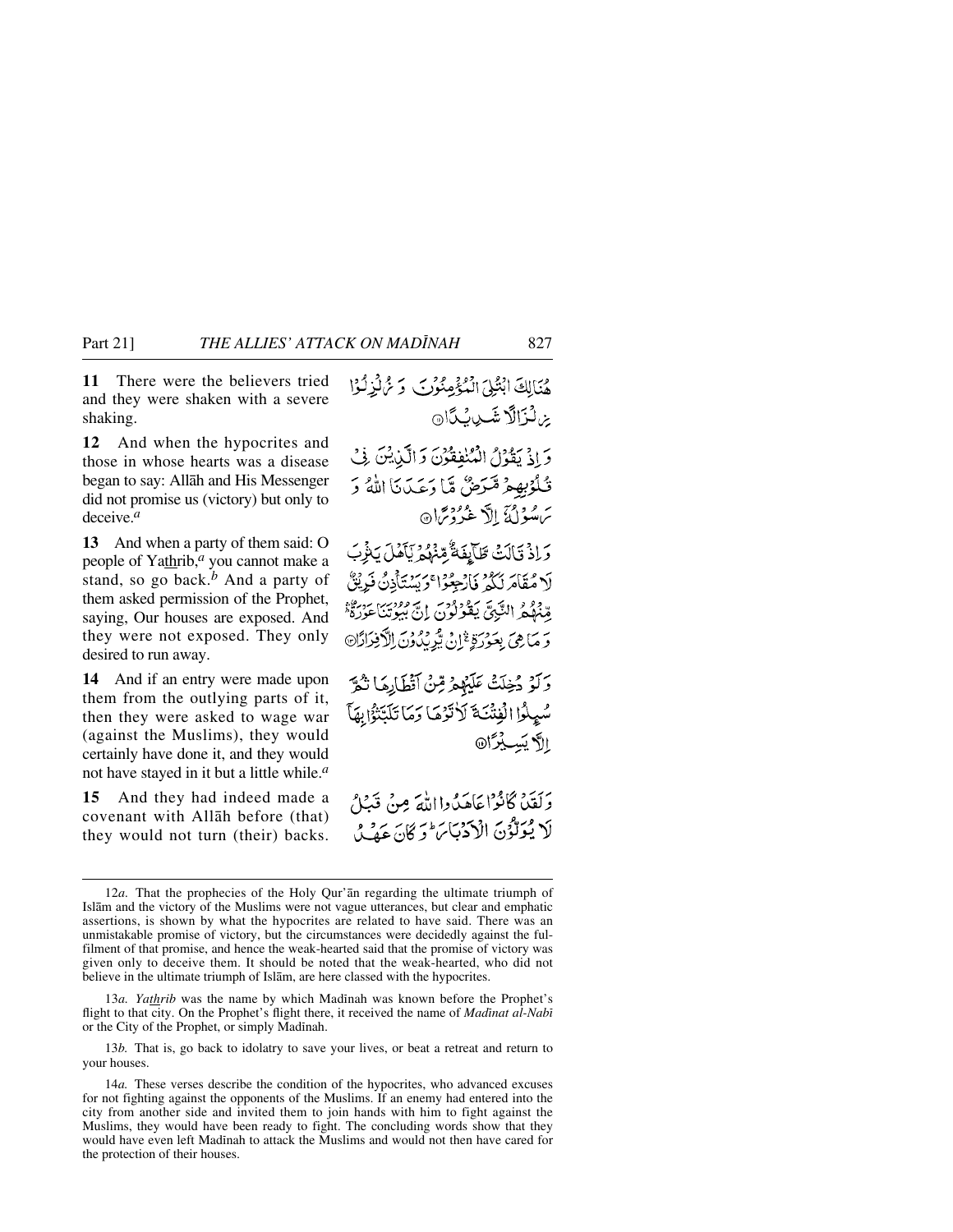And a covenant with Allåh must be answered for.

**16** Say: Flight will not profit you, if you flee from death or slaughter, and then you will not be allowed to enjoy yourselves but a little.

**17** Say: Who is it that can protect you from Allåh, if He intends harm for you or He intends to show you mercy? And they will not find for themselves a guardian or a helper besides Allåh.

**18** Allåh indeed knows those among you who hinder others and those who say to their brethren, Come to us. And they come not to the fight but a little,

**19** Being niggardly with respect to you. But when fear comes, thou wilt see them looking to thee, their eyes rolling like one swooning because of death. But when fear is gone they smite you with sharp tongues, being covetous of wealth. These have not believed, so Allåh makes their deeds naught. And that is easy for Allåh.

**20** They think the allies are not gone, and if the allies should come (again), they would fain be in the deserts with the desert Arabs, asking for news about you. And if they were among you, they would not fight save a little.

## **SECTION 3: Allies' Flight: Quraizah punished**

**21** Certainly you have in the Messenger of Allåh an excellent exemplar for him who hopes in Allåh and the Latter day, and remembers Allåh much.*<sup>a</sup>*

الله مَسْئُوۡ(َآ۞ فَكِنَّ لَكِنَّ يَبْنَعَكُمُ الْفِرَامُ إِنْ فَرِرَتُهِ دِ قِينَ الْمَوْتِ أَوِ الْقَشْلِ وَإِذَا لَّا تُمَتَّعُونَ الاقبلنلا قُلْ مَنْ ذَا الَّذِي يَنْصِمُكُمْ قِنَ اللَّهِ إِنْ أَيَرَادَ بِبَكْتُرْ مُتَوَّءًا أَوْ أَيَرَادَ بِڪُثْرُ رَحْمَةً فَوَلَا يَجِدُّدُونَ لَهُمْ قِينٌ دُوۡنِ اللهِ وَلِتًا وَّ لَا نَصِبُرًا۞ قَيْلَ بَعَلَّكُمُ اللَّٰهُ الْمُعَتَّوِيْدُ مِنْكُمْ دَ الْقَالِمِلِيْنَ لِإِخْوَانِهِمْ هَلُمَّ إِلَيْنَا ۚ وَ لَا يَأْتُوْنَ الْبَأْسَ اِلَّا قَلِيْلًانَّ أَشْعَةً عَلَيْنَكُمْ مِنْ ذَاجَآءَ الْخَزْفُ بر بروسود برود ودي الملڪ سود و مرد وور د<br>د ابتها پيظرون الملڪ تياوي اعبيبهم كَالَّذِي يُغُشْى عَلَيْهِ مِنَ الْمَوْتِ ۚ فَإِذَا ذَهَبَ الْخَرْنُ سَلَقْوُكُمُ بِأَلْسُنَةٍ حِدَادٍ آشكَةً عَلَى الْحَكِيرُ أُولَيكَ لَمْ يُؤْمِنُوْا فَأَخْبَطَ اللَّهُ أَعْمَالَهُ هُ وَ كَانَ ذٰلِكَ عَلَىٰ اللَّهِ يَبَسِيْرًا۞ يَحْسَبُوْنَ الْأَخْزَابَ لَمْرِيَنْهُمْبُوْا وَ إِنْ تِأْتِ الْأَحْزَابُ يَوَدُّوْا لَهُ ٱتَّصُّعْهُ بَادُوْنَ فِي الْأَعْوَابِ يَسْأَلُوْنَ عَنْ أَنْتَابِكُمْ دَكَّرْ كَانْزَا فِيَكْثُرُ مَّا قْتَلُوْآ بِالَّا قَلْيُلَا ۚ هَ

لَقَدْ كَانَ لَكُمْ فِي رَسُوْلِ اللَّهِ أَسْوَةٌ حسنَةٌ لِّهْنَ كَانَ يَدْجُوااللَّهُ وَالْسَوْمَ الْأَخِيرَ دَ ذَكَيرَ اللَّهَ كَثِيدًا أَهْ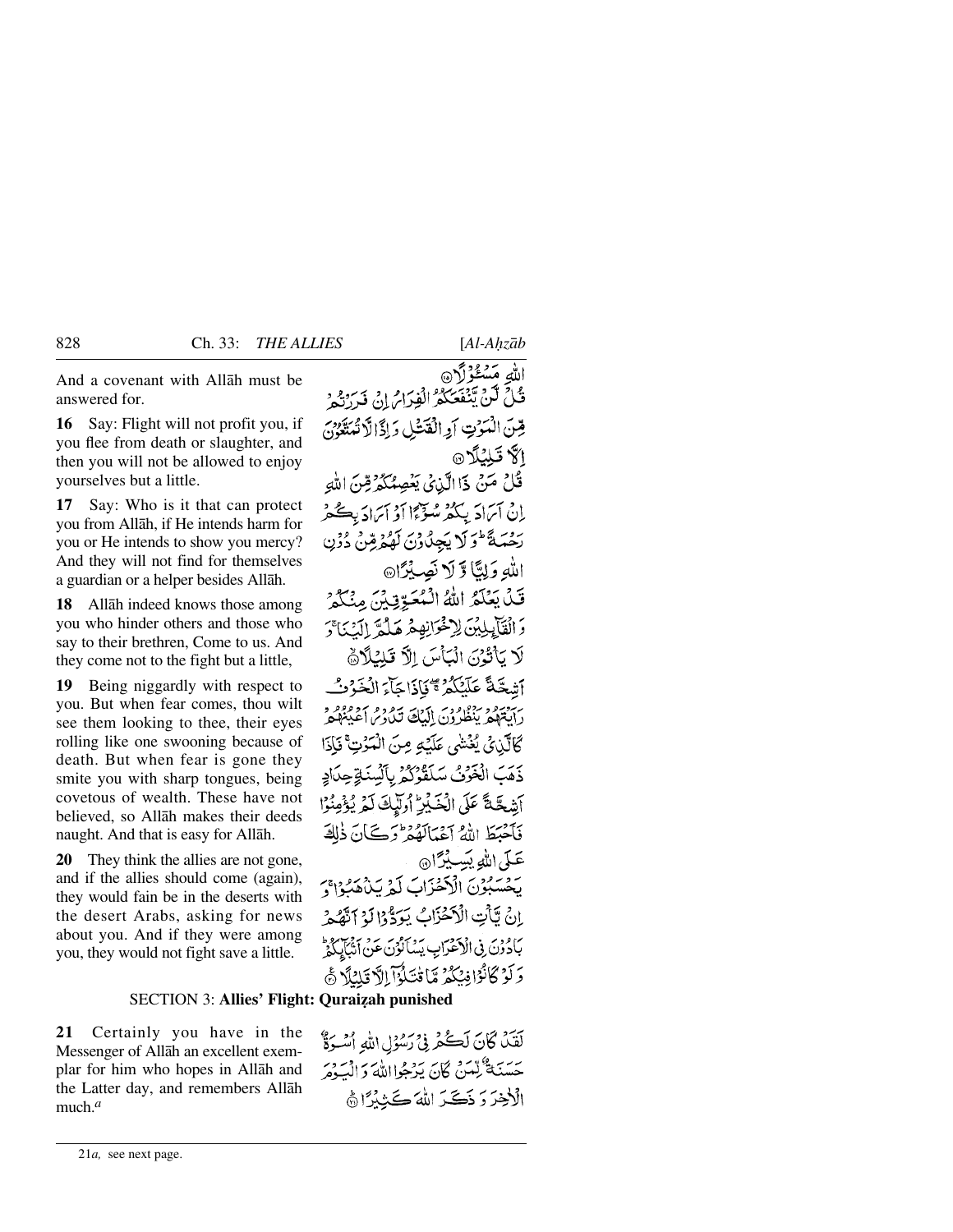**22** And when the believers saw the allies, they said: This is what Allåh and His Messenger promised us, and Allåh and His Messenger spoke the truth. And it only added to their faith and submission.*<sup>a</sup>*

**23** Of the believers are men who are true to the covenant they made وَكَتَبَا بَرَأَ الْمُؤْمِنُوْنَ الْأَحْدَىٰ ۖ فَالْوَا هٰ بِذَا مَا دَعَيْدَنَا اللَّهُ وَرَسُولُهُ وَحِدَبَ اللهُ وَيَ مُبْدَلُهُ ٰ دَمَيَا ذَادَهُ جِرْ إِسَّ ٳؽؠؘڮٲٷؾؽڸؽۣڲٲۿ مِنَ الْمُؤْمِنِيِّنَ رِجَالٌ صَدَقَوْا مَا عَاهَدُوااللَّهَ عَلَيْكِ ۚ فَعِنْهُمْ مِّنْ قَضَى

21*a.* This verse points to a most significant truth and a distinguishing characteristic of the Holy Prophet, viz., that he is the best exemplar and the highest model of virtue for the faithful under all circumstances. If he had not led armies, he could not have served as a model for a general leading armies into battle; if he had not fought personally, he could not have been an exemplar for a soldier laying down his life in the cause of truth, justice, and freedom; if he had not made laws for the guidance of his followers, he could never have been regarded as an outstanding example to a legislator; if he had not decided cases, he could not have served as a light to judges and magistrates; if he had not married, he would have left men unguided in practically half of their everyday duties and could not have shown how to be a kind and affectionate husband and a loving father; if he had not taken revenge on tyrants for the wrongs inflicted on innocent persons, if he had not overcome his persecuting enemies and forgiven them, if he had not overlooked the faults of those attached to him, he could not have been an excellent *exemplar* and a *perfect model*, as he is here pronounced to be. Indeed, it is the distinguishing characteristic of his life that he not only gave practical rules of guidance in all walks of life, but gave by his life a practical illustration of all those rules.

Two more points are worth noting here. In the first place, the Prophet's being an exemplar is a sufficient answer to all those who carp at him, because the very necessity of guiding men under varying mundane circumstances and conditions led him through all those circumstances. Secondly, the moral qualities which are latent within man remain in a dormant condition unless they are called into action. Hence no one can claim the possession of a high moral quality unless he has had occasion to display it, acquitting himself creditably.

The occasion on which the Prophet's being an exemplar for the faithful is pointed out is one on which he showed the greatest firmness in utmost danger, confidence in Divine assistance, and steadfastness in the hardest trials, and the believers are told that they must not lose heart, but follow the example of the Holy Prophet.

22*a.* The reference here is to the Divine promise that a time would come when the combined forces of Arabia would be put to flight. This promise was given long before, and at a time when the Holy Prophet and his few followers were being severely persecuted at Makkah. Here are the words of one prophecy: "What an army of the allies is here put to flight" (38:11); "Soon shall the hosts be routed and they will show their backs"  $(54:45)$ , says another. So when the combined forces attacked Madinah, the words of the prophecy were in the heart of every true Muslim. They rejoiced because they were certain that the combined forces of the enemy would be put to flight. It was only the hypocrites who had misgivings, as the last section shows. The battle had, in fact, inspired greater faith in the ultimate triumph of Islām, not only by bringing earlier prophecies to fulfilment but also because it was here that, when the Holy Prophet smashed a big stone with a hammer (a stone which had proved an obstacle in the digging of the ditch) and a flash of light followed, he announced the mighty prophecy that the flash of light had revealed to him the palaces of the Chosroes and the Caesars, and that he had been informed that his followers would be triumphant over both the empires (Ah. IV, p. 303).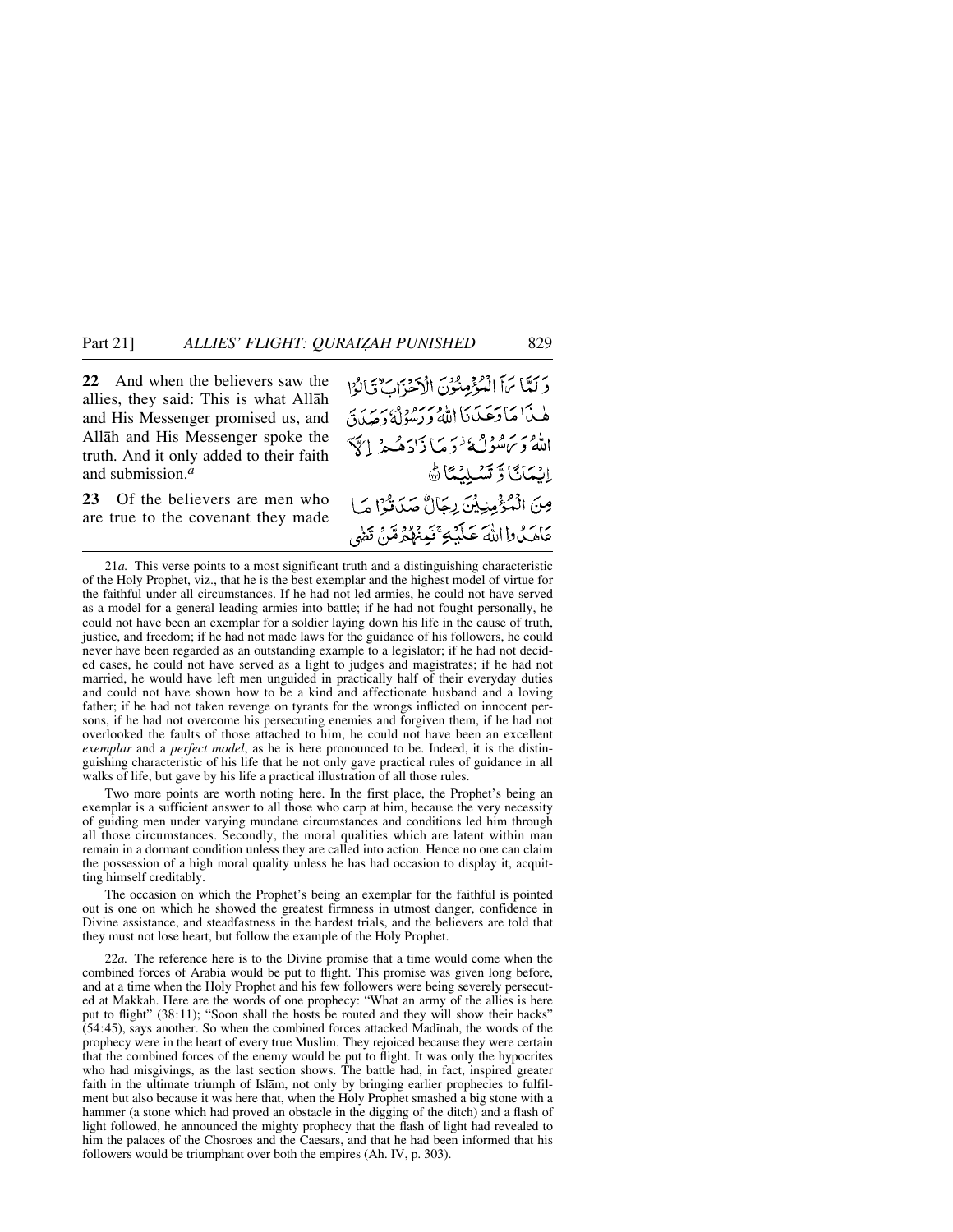with Allåh; so of them is he who has accomplished his vow, and of them is he who yet waits, and they have not changed in the least*<sup>a</sup>* —

**24** That Allåh may reward the truthful for their truth, and chastise the hypocrites, if He please, or turn to them (mercifully). Surely Allåh is ever Forgiving, Merciful.*<sup>a</sup>*

**25** And Allåh turned back the disbelievers in their rage — they gained no advantage. And Allåh sufficed the believers in fighting. And Allåh is ever Strong, Mighty.

**26** And He drove down those of the People of the Book who backed them from their fortresses and He cast awe into their hearts; some you killed and you took captive some.*<sup>a</sup>*

**27** And He made you heirs to their land and their dwellings and their نَجْبَهُ وَمِنْهُمْ مَّنْ يَتَنْتَظَرْ تَهُ مَا **كَتَابُ اتَّكِينِكَ** هُ

لِّيَجْزِيَ اللَّهُ الصَّرِيِّيْنَ بِصِدْقِهِمْ رَيْعَيْبْبَ الْمُنْفِقِينَ إِنْ شَآءَ أَدْبِيْنِيَ عَلَيْهِمْ إِنَّ اللَّهَ كَانَ غَفُرُنَا رَّجِيْعًا ﴾

رَبِّ اللَّهُ الَّيْ بِنَ كَفَرُوْا بِعَيْظِهِمْ لَمْ يَنَالُوْا خَيْرًا لِمَرْكَفَى اللَّهُ الْمُؤْمِنِينَ الْقِتَالَ وَكَانَ اللَّهُ نَوِ ثَاعَذِنِّهِ؟ أَيْ

وَ آنَنْزَلَ الْبَدْيْنَ طَاهَدُوْهُمْ قِينَ أَهْلِ الْكِتْبِ مِنْ صَيَاصِيُهِمْ دَقَنَاتَ فِي تُلْوُبِهِمُ الرُّعْبَ نَرِيْقًا تَقْتُلُوْنَ وَتَأْسِرُوْنَ نَرِيْقًا ﴾ د بردید در در دود د بیابره د د

26*a*. The Bani Quraizah were in alliance with the Holy Prophet, and when the enemy laid siege to Madinah, they were bound to repel the attack; see 2:84*a*. Instead of this they sided with the invading army. Muir admits that "it was agreed that the Quraizah would assist the Quraish", and though he doubts whether "they entered on active hostilities", there is the surest testimony that they had made an agreement with the Quraish to attack the Muslims from within. Therefore, when the besieging army took to flight and the Quraizah returned to their fortress, it was besieged by the Holy Prophet, for to leave such an internal enemy unpunished would have been a source of ever-present danger to the safety of the Muslim community. They remained besieged for twenty-five days, and then expressed their willingness to surrender, on condition that they should submit to the sentence of punishment pronounced by Sa'd ibn Mu'ådh. Had they trusted the Prophet, he would probably have given them the same punishment as he gave to the Qainuqå', viz., emigration, but Sa'd was exasperated by their treachery and his judgment was that the fighting men should be put to death and the rest made captives (B. 56:168). This was in accordance with the Jewish Law: "And if it will make no peace with thee, but will make war against thee, then thou shalt besiege it. And when the Lord thy God hath delivered it into thine hands, thou shalt smite every male thereof with the edge of the

<sup>23</sup>*a.* Some of the believers had become martyrs in the cause of truth; others yet waited, anxious to lay down their lives in the same cause.

<sup>24</sup>*a.* It is clearly stated here, as also in v. 17, that all the hypocrites would not be punished, but that Allåh would be merciful to them, punishing only such as deserved to be punished. Thus it happened that most of them became afterwards sincere converts to Islåm.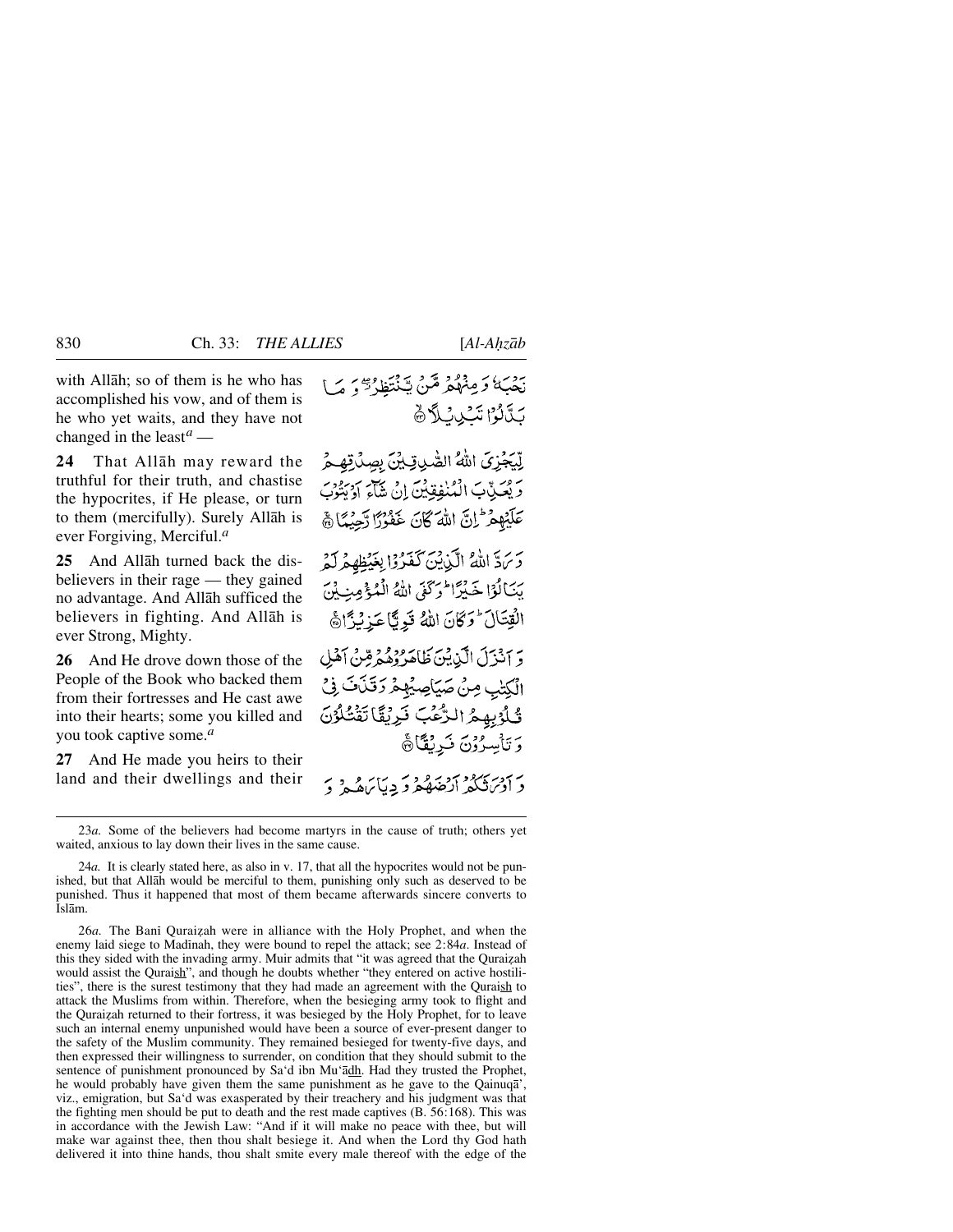property, and (to) a land which you have not yet trodden. And Allåh is ever Possessor of power over all things.*<sup>a</sup>*

ہ دراز دیتھ کے شاہد سکی دیا ہے۔<br>اموالوگرد کے متعلقات کا کان اللَّهُ عَلَى كُلِّ شَيْءٍ قَـبِي لَيْرًاهُج

### SECTION 4: **Prophet's Domestic Simplicity**

**28** O Prophet, say to thy wives: If you desire this world's life and its adornment, come, I will give you a provision and allow you to depart a goodly departing.*<sup>a</sup>*

**29** And if you desire Allåh and His Messenger and the abode of the Hereafter, then surely Allåh has prepared for the doers of good among you a mighty reward.

**30** O wives of the Prophet, whoever of you is guilty of manifestly improper conduct, the chastisement

يَأَيُّهَا النَّبِيُّ قُلْ لِلْأَرْوَاجِكَ إِنْ كُنْتُنَّ تُدِدْنَ الْحَيْوةَ الثَّانْبَ) وَبِرَاسُنَتَهَمَا فَتَعَالَيْنَ أَمَتِّعُكُنَّ وَأَسَرِّهُكُنَّ سَرَاجًا جَمِيلًا دَ إِنْ كُنْتُنَّ تُرِدُنِ اللَّهُ رِرِسُوْلُهُ وَ اللَّهَامَ الْأَخِرَةَ فَإِنَّ اللَّهَ آحَبِ لِلْمُحْسِنْتِ مِنْكُنَّ آجُرًا عَظِيْمًا 9 يْنِسَآءَ النَّبِيِّ مَنْ يَّأْتِ مِنْكُنَّ بِفَاحِشَةٍ مُّبَيِّنَةٍ يُّضْعَفُ لَهَا الْعَذَابُ

sword. But the women, and the little ones, and the cattle, and all that is in the city, even all the spoil thereof, shalt thou take unto thyself" (Deut.  $20:12-14$ ). Three hundred men suffered death under this sentence, and their lands fell into the hands of the Muslims.

27*a.* The *land which you have not yet trodden* refers to the foreign lands which are here promised to the Muslims and which they conquered later.

28*a.* The introduction of the subject of the Holy Prophet's simplicity in domestic life is most fitting here. The Muslims were now growing powerful and wealthier. The victory at Badr, and the possession of the lands and property of the Quraizah, had increased their wealth. It was natural, in the circumstances, that the wives of the Prophet should desire to be furnished with better necessities of life than they had previously enjoyed. But just at this time we find a revelation enjoining the strictest simplicity upon them. These strictures could not emanate from an impostor, nor even from a man of the world whose power and wealth were increasing daily. If the Prophet had allowed his wives to share in the general prosperity of the community, there could not have been the least objection. But he received a revelation which deprived him and those most nearly related to him of those material benefits which others could easily acquire. The splendours of this world could be obtained, and were not forbidden to any Muslim, but such transitory vanities were not to be admitted into the household of God's Prophet. As he possessed the means, his wives would be allowed to depart with rich and ample gifts, if such was their desire. This passage also throws light on the object of the Prophet's marriages, for if his object were sensual enjoyment, he could not have been ready to sacrifice the ease and comforts attendant upon mere carnal desire to the retention of that Spartan simplicity enjoined upon his household.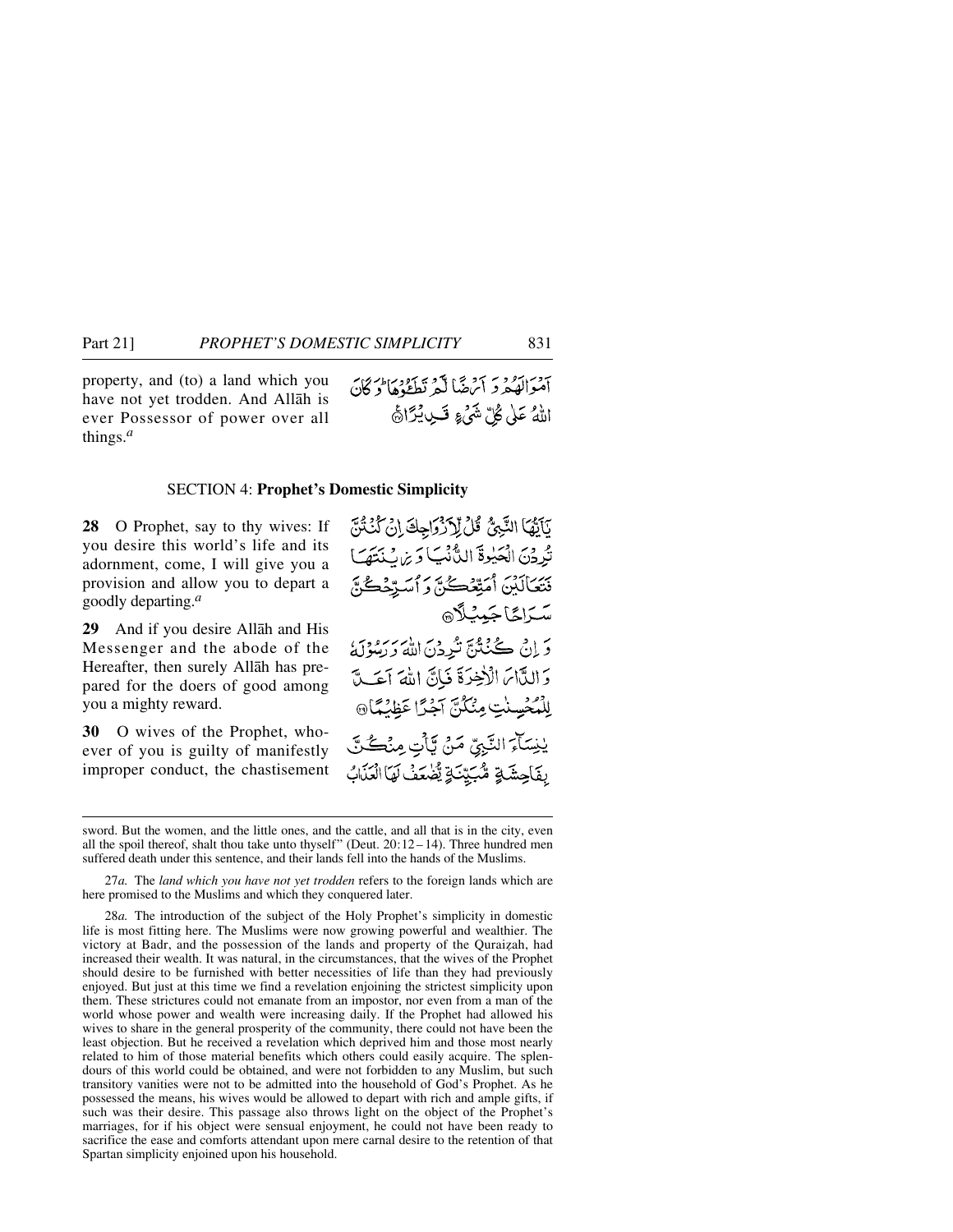will be doubled for her. And this is ضِعْفَيْنِ وَكَانَ ذٰلِكَ عَلَى اللهِ بَيِبِ بِيِّنَا easy for Allåh.*<sup>a</sup>*

### **Part 22**

**31** And whoever of you is obedient to Allåh and His Messenger and does good, We shall give her a double reward, and We have prepared for her an honourable sustenance.*<sup>a</sup>*

**32** O wives of the Prophet, you are not like any other women. If you would keep your duty, be not soft in speech, lest he in whose heart is a disease yearn; and speak a word of goodness.*<sup>a</sup>*

**33** And stay in your houses and display not (your beauty) like the dis-

دِ صَنْ يَكَفَّنْتُ مِنْكُنّ بِلْهِ وَيَرَسُوْلِهِ وَ تَعْمَلُ صَالِحًا تُؤْتِهَا آجَرِهَا مَرَّتَيْنِ بِرِ وَسَنَ لَهَا بِرِدْ قَا كَبِرِيْسَانَ إِ يْنِسَآءَ النَّبِيِّ لَسْتُنَّ كَأَحَـٰ ٍقِنَ النِّسَاءِ إِن اتَّقَيَاتُنَّ فَلَا تَخْضَعُنَ بِالْقَرْلِ فَيَظْمَعَ الَّذِيْ فِيْ تَسَلَّيِهِ مَرَضٌ وَ قُلْنَ قَوْلًا مَّعْبُرُوْقَ} ﴾

دَ قَبْرُنَ فِي بُيُوتِيْكُنَّ وَلَا تَ بَدَّجْنَ تَبَرُّجَ الْجَاهِلِيَّةِ الْأَرْوٰلِ وَ اَقِنْنَ الصَّلْوَةَ

It should be noted that not only are the Prophet's wives denied the comforts of life which were available to other Muslim ladies, but any unseemly conduct on their part brought double the ordinary punishment. Could this be the work of an impostor? In their case the punishment is increased because, being in the Prophet's house, they had a better chance to be guided aright and to pass their lives in the greatest purity. It should be noted that there is no actual occurrence of the least indecency on the part of any of the Prophet's wives.

31*a.* The double reward spoken of here means only greater reward, as the words *honourable sustenance* show. The greater reward is due to their having denied themselves the ordinary comforts of life by remaining in the Prophet's house.

32*a.* Though the injunction is given in particular to the wives of the Prophet, it is really a rule of life for all Muslim women, and promotes purity of heart and chastity in the relations between the sexes. They are not forbidden to speak to men, but, as a safeguard against possible inclination of the heart to evil thoughts, they are told not to indulge in soft and amorous conversation with the opposite sex. The wives of the Prophet are here told that they were not like other women, as they had to come in contact with large numbers of people, who would come to them to learn the treasures of wisdom which they received from the Prophet. An allusion to this is contained in the concluding words of the verse, *and speak a word of goodness*.

<sup>30</sup>*a.* The word *f å√ishah* means *any evil exceeding the proper bounds, anything not agreeable with truth and with rule or measure*, or *anything unseemly* (LL). As already shown in 4:19*c*, it includes *hatred and desertion of the husband, doing harm to the husband and his family*. It does not necessarily mean *adultery* or *lewdness*. Hence many commentators take the word *f å√ishah* here in its broadest sense as meaning anything which may give offence to the Prophet.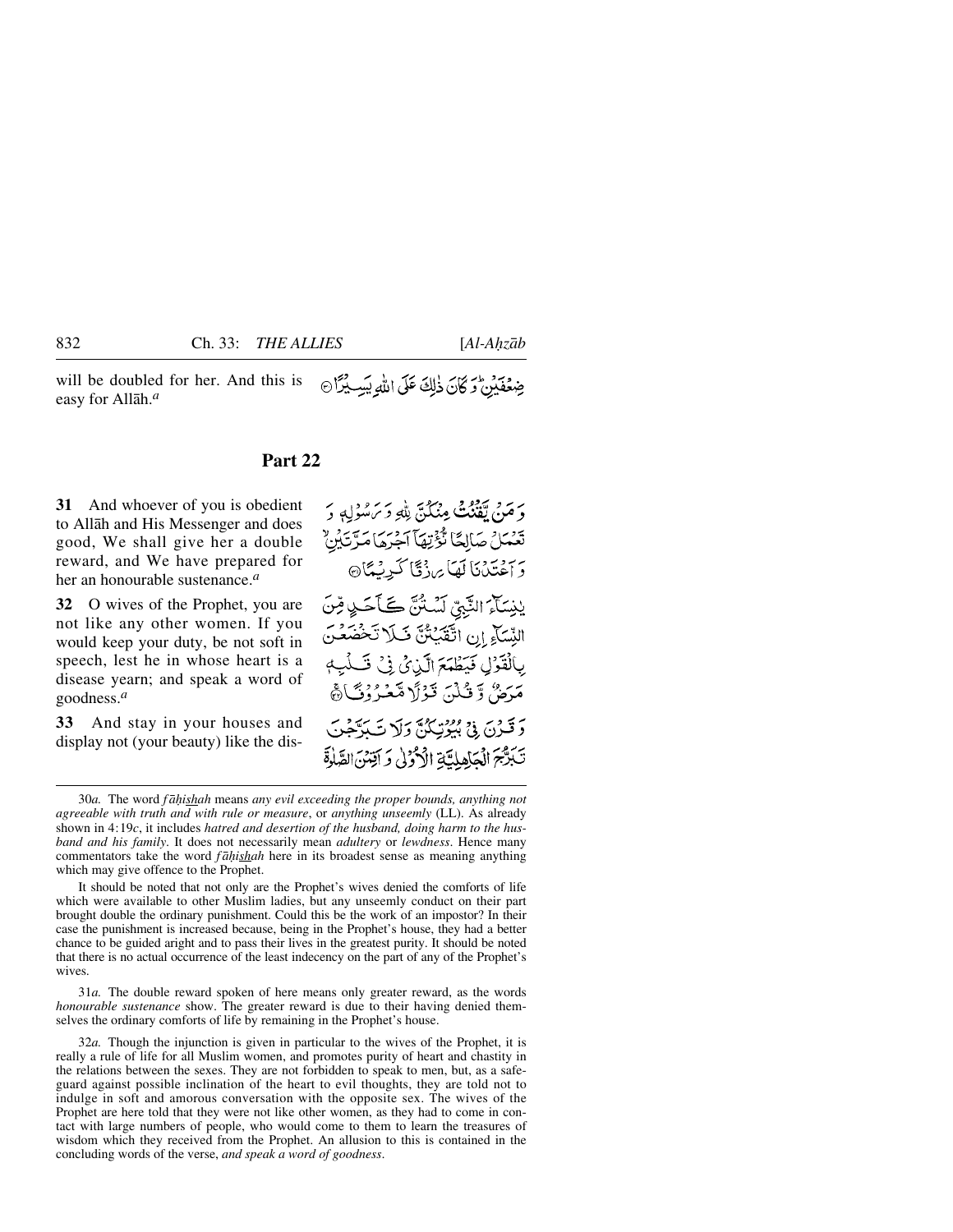playing of the ignorance of yore; and keep up prayer, and pay the poor-rate, and obey Allåh and His Messenger. Allåh only desires to take away uncleanness from you, O people of the household, and to purify you a (thorough) purifying.*<sup>a</sup>*

**34** And remember that which is recited in your houses of the messages of Allåh and the Wisdom. Surely Allåh is ever Knower of subtilities, Aware.*<sup>a</sup>*

دَ إِنَّبِينَ الذَّكَّدِةَ دَ أَطِعْنَ اللَّهَ دِيسُوْيَةً اِنَّمَا يُرِيُّلُ اللَّهُ لِيُنْهِبَ عَنْكُمُ الرِّجْسَ آهُلَ الْبَيْعَتِ وَيُطَهِّرُكُمُ تَظْهِيْرَانَّ

دَ اذكرْنَ مَا يُتْلَىٰ فِي بِيُوتِڪُنَّ مِنْ ايْتِ اللَّهِ وَ الْجِكْمَةِ إِنَّ اللَّهَ كَانَ لَطْنُفَا خَبِدْرًاهُمْ

### SECTION 5: **Prophet's Marriage with Zainab**

**35** Surely the men who submit and the women who submit, and the believing men and the believing women, and the obeying men and the obeying women, and the truthful men

إنَّ الْمُسْلِيِينِ وَالْمُسْلِيِّ وَالْمُؤْمِنِينَ وَالْمُؤْمِنْتِ وَالْقُنِتِيْنَ وَالْقُنِتْتِ وَ الصّْدِينَ وَالصّْدِينَ وَالصّْدِينَ

It should also be noted that the Prophet's wives are here addressed as *ahl al-bait*, or *the people of the household*, they being primarily so, while his children and children's children may also be included. The use of the phrase *ahl al-bait* on the only two other occasions in the Holy Qur'ån is to signify the wife, as in the case of Abraham's wife (11:73) and Amrån's wife or Moses' mother (28:12), and this use also shows that it is the wife, who is mistress of the house, that is indicated by the phrase *ahl al-bait*. Thus under this verse the Prophet's children could only claim a sanctity in which his wives also shared.

It is a fact that not only did the wives of the Prophet retain the utmost simplicity of life in his lifetime, but even after his death, when the Muslims grew a very wealthy nation and big stipends were paid to the Prophet's wives, they did not allow wealth to accumulate in their houses but distributed it to deserving people. Of 'Å'ishah especially it is related that she was so generous in giving away what came to her that she would sometimes be left without the means for an evening meal.

34*a.* The wives of the Prophet were not only to serve as models of virtue to the faithful, men as well as women, but they were also required to teach the precepts of religion, of that which was recited in their houses of the messages of Allåh and of Wisdom, to the faithful. Hence they are told that they must remember not only the injunctions of the Holy Qur'ån — the messages of Allåh — but also the Wisdom which the Prophet taught by his practice and word, i.e., the Sunnah.

<sup>33</sup>*a.* The means of purification are suggested in the previous verses: to observe the utmost simplicity of life, to avoid every indecency, and not to display their beauty to others. The uncleanness which Allåh will thus take away is the uncleanness of the desire for worldly riches. As the Prophet himself was an exemplar to the faithful, so was his household to be an example of simplicity and purity to Muslim women; hence they are called *mothers of the faithful*; see 6*a*.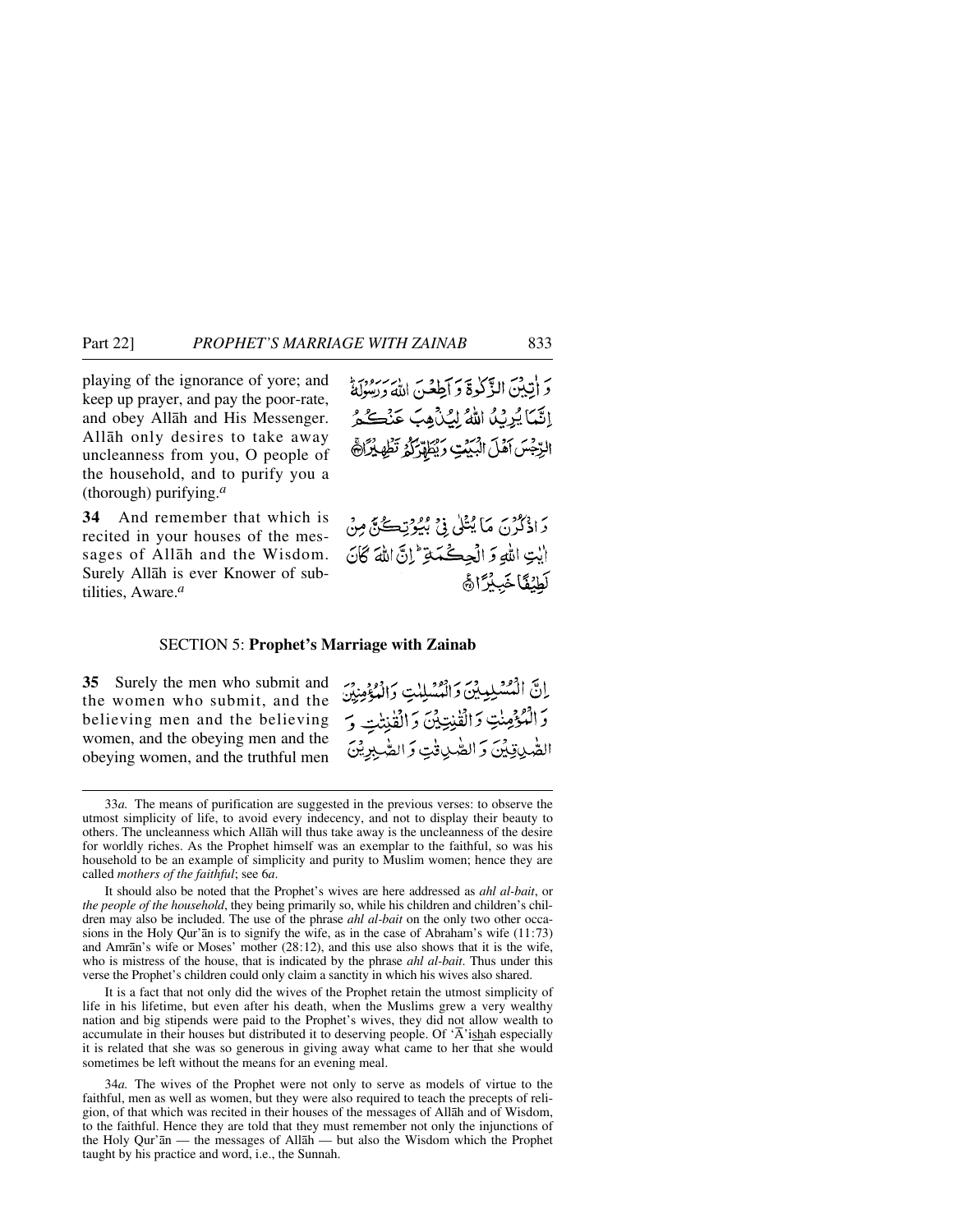and the truthful women, and the patient men and the patient women, and the humble men and the humble women, and the charitable men and the charitable women, and the fasting men and the fasting women, and the men who guard their chastity and the women who guard, and the men who remember Allåh much and women who remember — Allåh has prepared for them forgiveness and a mighty reward.*<sup>a</sup>*

**36** And it behoves not a believing man or a believing woman, when Allåh and His Messenger have decided an affair, to exercise a choice in their matter. And whoever disobeys Allåh and His Messenger, he surely strays off to manifest error.*<sup>a</sup>*

**37** And when thou saidst to him to whom Allåh had shown favour and to whom thou hadst shown a favour: Keep thy wife to thyself and keep thy duty to Allåh; and thou concealedst in thy heart what Allåh would bring to light, and thou fearedst men, and Allåh has a greater right that thou shouldst fear Him. So when Zaid dissolved her marriage-tie, We gave her to thee as a wife, so that there should

وَ الصّْبِرٰتِ وَ الْخَشْعِدْيَ وَ الْخَشْعَتِ وَ الْمُتَصَدِّيْ فِيْنَ دَ الْمُتَصَدِّدَتِ وَ الصَّابِيدُ بِ وَالصَّيْمَٰتِ وَالۡكَٰفِظِيۡنَ فُـُرُوۡمِ وَالْخَفِظْتِ وَالنَّاكِرِيْنَ اللَّهَ كَثِ قَرَالِيُّاكِيِّاتِ لِأَاعَبِيَّا اللَّهُ لَهُمُقَعَّفُهِ وَّ أَجْبَرًا عَظِيَٰكَا۞

رَ مَاڪَانَ لِمُؤْمِنٍ وَلَامُؤْمِنَةٍ إِذَا قَفَهِي اللَّهُ وَرَسُوْلُهُ آمُسِرًا آبُ يِّكُوُنَ لَهُمُ الْخِيدَةُ مِنْ آمُرِهِمْ ۖ دَمَنْ يَعْصِ اللَّهَ رَسَ سُوۡكَ ۚ فَقَـٰدۡ ضَلَّ ضَلِّلاً مُّبِيِّنَاهُ

وَإِذْ نَقْوُلُ لِلَّذِيِّ أَنْهُبَهِ اللَّهُ عَلَيْهِ م يُبْسَمْتَ عَلَيْكِ أَمْسِكْ عَلَيْكَ زَدْحَكَ وَاتَّقِ اللَّهَ دَنْخُفِيْ فِي نَفْسِكَ مَا اللَّهُ مُبِكِدِينَ وَتَخْتُنِي النَّاسَ دَاللَّهُ آَحَقُ نَ تَجْشَيْبِهُ تَكَيَّبًا قَضَى دَيْدٌ مِّنْهَمَا وَطَرًا زَوْجُنُكُمَا لِكَيْ لَا يَكُوْنَ عَلَى الْمُؤْمِنِينَ حَرَجٌ فِيَّ آزْدَاجِ آدْعِيَاتِهِمْ

<sup>35</sup>*a.* This verse repeats ten times that women can attain every good quality to which men can have access and settles it conclusively that according to the Qur'ån women stand on the same spiritual level as men.

<sup>36</sup>*a.* All commentators agree that this verse was revealed on the occasion when the Holy Prophet demanded Zainab, his cousin through his aunt, in marriage for Zaid, his adopted son. Both Zainab and her brother were averse to this match, because Zaid was a freedman, and it was in obedience to this revelation that their scruples were overcome and Zainab accepted Zaid for her husband (IJ, Rz, Kf, JB). The verse has no connection with the subsequent events, which brought about the divorce and Zainab's marriage with the Holy Prophet. It, moreover, shows that it was the Prophet himself who had arranged this marriage between Zainab and Zaid, and were it not in deference to his wishes, Zainab would never have consented to the alliance.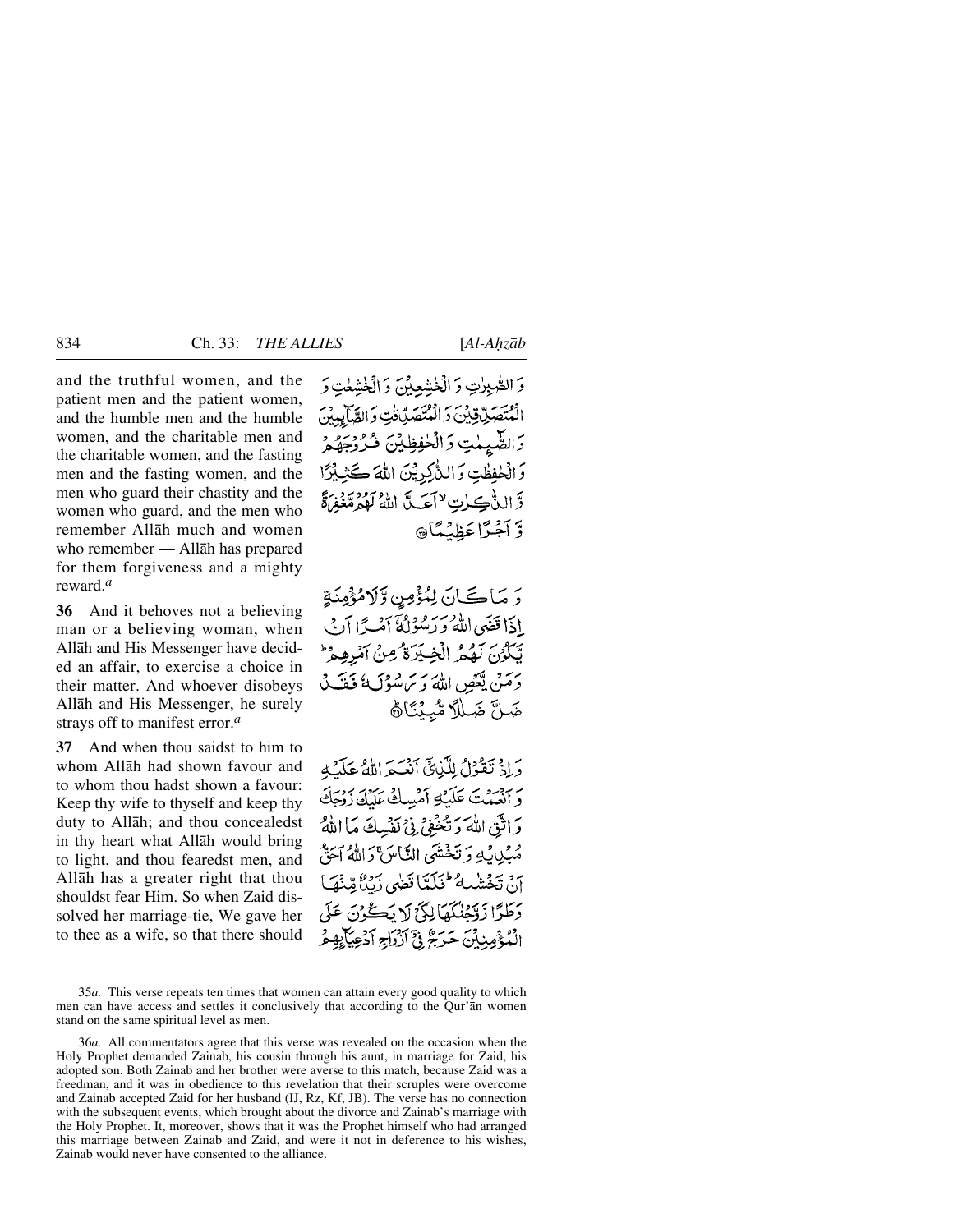be no difficulty for the believers about the wives of their adopted sons, when they have dissolved their marraige-tie. And Allåh's command is ever performed.*<sup>a</sup>*

إذاقفوا مِنْهُنّ دَطَدًا وَكَانَ آمئراللهِ مَفْعُوْلَا ۞

37*a.* This verse consists of two distinct and separate parts, the first dealing with Zaid's divorce of Zainab, and the second beginning with *so when Zaid*, etc., with the Holy Prophet's marriage with Zainab, and therefore a full explanation of the events in connection with this marriage is necessary. Zaid belonged to the tribe of Kalb, and was taken prisoner in childhood and sold as a slave at Makkah, where he was bought by Khadijah's brother, who gave him over to his sister, and she in turn presented him to the Holy Prophet, who, as was his wont, liberated him. But Zaid was so much attached to the Holy Prophet, that when the Prophet gave him the option of accompanying his father to his home or of remaining with him, Zaid chose the latter course. On account of his great attachment, Zaid was called the son of Muhammad, and he was one of the early converts to Islåm. It is to these events that the opening words of the verse refer, when they speak of Zaid as being one to whom Allåh as well as the Prophet had shown favour.

Zainab was the daughter of the Prophet's own aunt, Umaimah, daughter of 'Abd al-Muttalib. She was one of the early converts to Islam, and the Holy Prophet proposed to her brother that she should be given in marriage to Zaid. Both brother and sister were averse to this match, and only yielded under pressure from the Holy Prophet, for which see the last note. It is related that they both desired that the Holy Prophet himself should marry Zainab. In fact, when marriage was first proposed to Zainab, she gave her assent under the impression that the Prophet wanted her for himself (Rz), but the Prophet insisted that she should accept Zaid (IJ).

The marriage was, however, not a happy one. Zainab was harsh of temper, and she never liked Zaid on account of the stigma of slavery, which attached to his name. Differences arose, and Zaid expressed a desire to the Holy Prophet of divorcing Zainab. The news was grieving for the Prophet, for it was he who had insisted upon the marriage, and he therefore advised Zaid not to divorce her. He feared that people would object that a marriage which had been arranged by the Prophet was unsuccessful. According to one interpretation, it is to this circumstance that the words refer, *and thou fearedst men, and Allåh has a greater right that thou shouldst fear Him*. According to this interpretation it is also to the same matter that the words *and thou concealedst in thy heart what Allåh would bring to light* refer, for the Prophet did not like that the disagreements between Zainab and Zaid should become generally known. The Prophet's injunction to Zaid not to divorce his wife is contained in unmistakable terms in the Holy Qur'ån. But it was all in vain, and Zaid at last divorced Zainab. According to another interpretation, however, the words *and thou concealedst in thy heart* to *thou shouldst fear Him*, are a continuation of the advice which the Prophet gave to Zaid not to divorce Zainab (Rz). This interpretation suits the context even better than the first interpretation, for as we are further on told in v. 39, the prophets fear none but God.

After Zainab was divorced the Holy Prophet took her in marriage, that being the wish of the lady and her relatives before her marriage to Zaid, and the Prophet was, now that the marriage arranged by him proved unsuccessful, morally bound to accept their wishes. Moreover, the Qur'ån had declared against an adopted son being regarded as if he were a real son, and now there was an opportunity where the Holy Prophet could by his own example deal a death-blow to that custom. This reason is plainly given in the second part of the verse: *We gave her to thee as a wife, so that there should be no difficulty for the believers about the wives of their adopted sons*. The Qur'ån does not give any other reason for the marriage.

This simple story is made the basis of a mean attack on the Holy Prophet. It is stated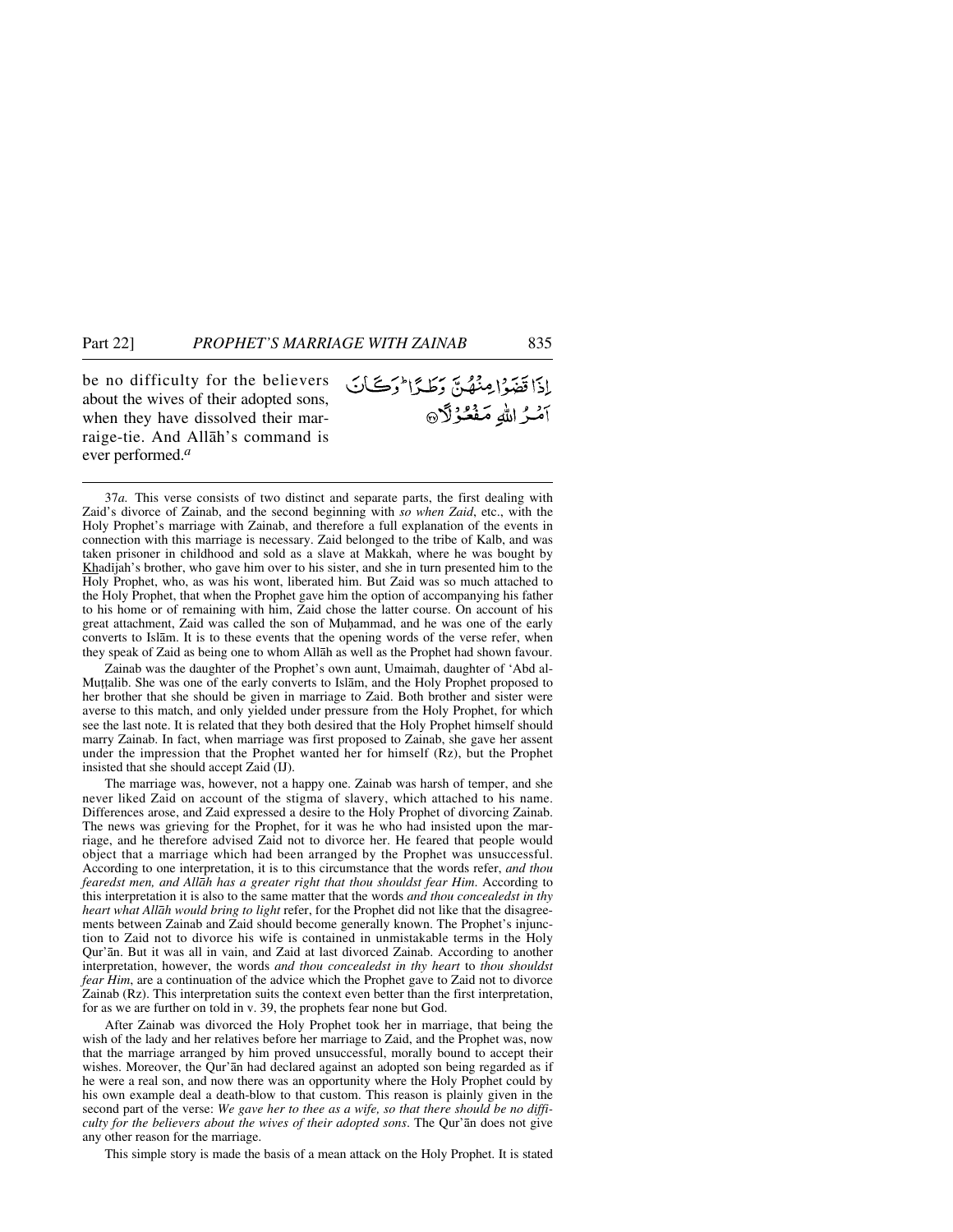**38** There is no harm for the Prophet in that which Allåh has ordained for him. Such has been the way of Allåh with those who have gone before. And the command of Allåh is a decree that is made absolute —

**39** Those who deliver the messages of Allåh and fear Him, and fear none but Allåh. And Allåh is Sufficient to take account.

**40** Muƒammad is not the father of any of your men, but he is the Messenger of Allåh and the Seal of the prophets. And Allåh is ever Knower of all things.*<sup>a</sup>*

مَاكَانَ عَلَى النَّبِيِّ مِنْ حَرَجٍ فِيْمَا فَدَضَ اللَّهُ لَهُ عَسْنَةَ اللَّهِ فِي الَّذِينَ خَلَوْامِنْ قَبَلُ وَكَانَ آمُكِّ اللهِ قَبِدَتَّمَا مَتَّقَدُّوْتُرَالُّهُمْ الآيدين يُبَكِّعُونَ رِسْلَتِ اللَّهِ وَبِخْشُوْنَهُ وَلَا يَخْشَوْنَ آجَدًا إِلاَّ اللهَ َ ۖ وَ كَعْلَ بالله حَسبْنَاهِ مَاكَانَ مُحَمَّدٌ ۚ اَبَأَ اَحَدٍ قِنْ رِّجَالِكُمُ وَ لَٰكِنۡ رَّسُوۡلَ اللَّهِ وَ خَانَتُمَ النَّبِّلِيِّنَّ وَكَانَ اللَّهُ بِكُلِّ شَيْءٍ عَلِيُمَّاهُ

that the Prophet, having seen Zainab by chance through a half-open door, was fascinated by her beauty, and that Zaid, having come to know of this, divorced her, and then she became the Prophet's wife. That Muir and Arnold, not to mention more prejudiced writers, accept this, only shows how far religious prejudice may carry "criticism". It is admitted that Zainab was the daughter of the Prophet's real aunt; it is admitted that she was one of the early believers in Islam who fled to Madinah; it is admitted that the Prophet himself had arranged the marriage between Zaid and Zainab; and finally it is admitted that Zainab desired, as did also her brother, before she was married to Zaid, that she should be taken in marriage by the Holy Prophet. What was it then which prevented the Prophet from marrying her when she was a virgin? Had he not seen her before? He was so closely related to her that on the face of it such a supposition is absurd. Then there was no seclusion of women before Zainab's marriage with the Prophet, a fact the truth of which is attested by Muir himself. Having not only seen her when she was a virgin, but knowing her fully well on account of her close relationship to him and her early belief in Islåm, while both she and her relatives were desirous that the Prophet should take her for a wife, what hindered the Prophet from marrying her? The story is so absurd that any man possessing ordinary common sense would unhesitatingly reject it.

40*a.* The word *khåtam* means *a seal* or *the last part* or *portion* of a thing, the latter being the primary significance of the word *khåtim*. It may further be noted that *khåtam al-qaum* always means *the last of the people — åkhiru-hum* (T, LL). Though the Holy Prophet was admittedly the last of the prophets, and even history shows that no prophet appeared after him in the world, yet the Holy Qur'ån has adopted the word *khåtam* and not *khåtim*, because a deeper significance is carried in the phrase *Seal of the prophets* than mere *finality*. In fact, it indicates *finality* combined with *perfection of prophethood*, along with *a continuance* among his followers of certain *blessings of prophethood*. He is the *Seal of the prophets* because with him the *object of prophethood, the manifestation of Divine will in Laws which should guide humanity, was finally accomplished in the revelation of a perfect law in the Holy Qur'ån*, and he is also the *Seal of the prophets* because *certain favours bestowed on prophets were forever to continue among his followers*. The office of the prophet was only necessary to guide men, either by giving them a law or by removing the imperfections of a previously existing law, or by giving certain new directions to meet the requirements of the times, because the circumstances